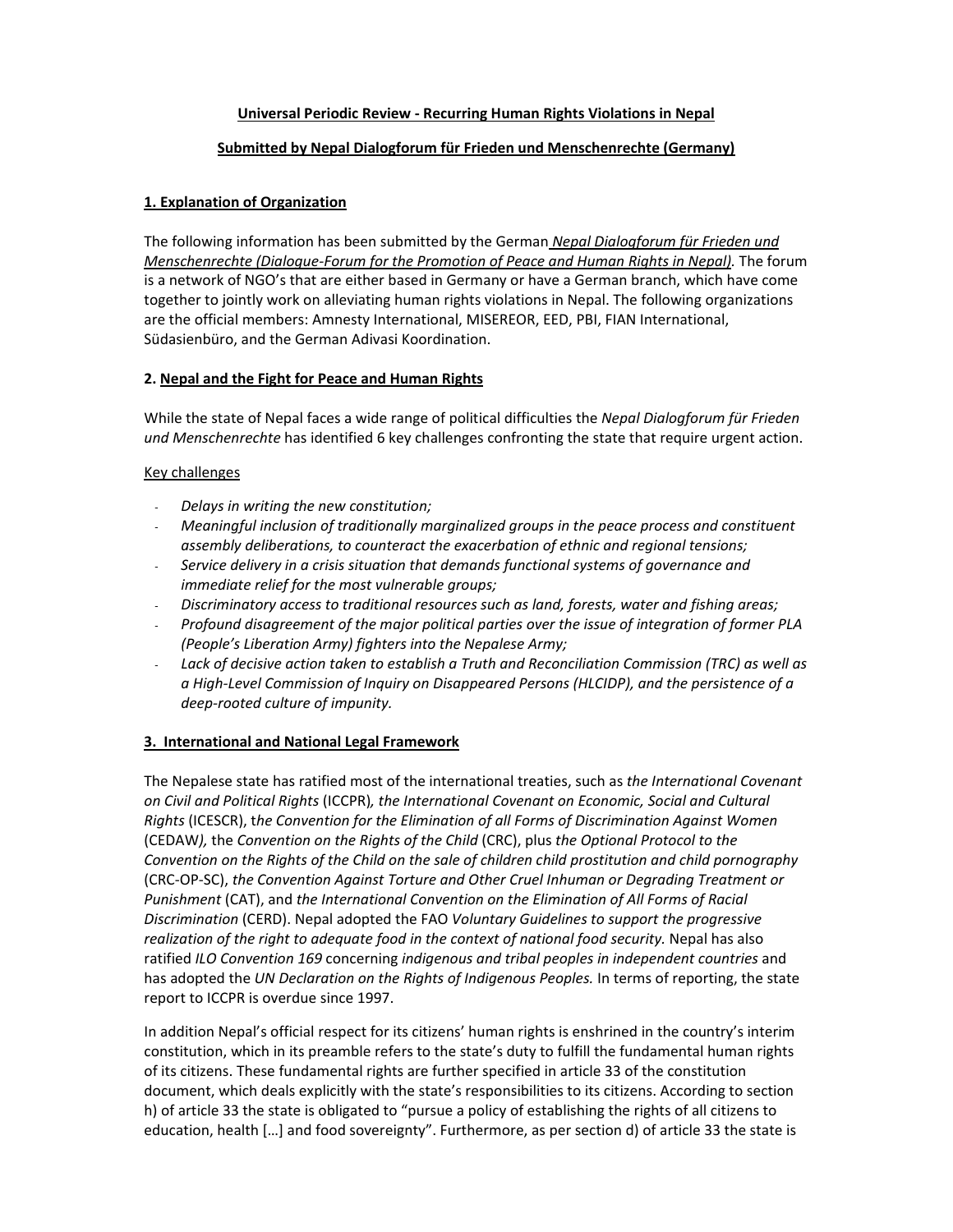committed "to carry out an inclusive, democratic and progressive restructuring of the State by eliminating its existing form of centralized and unitary structure in order to address the problems related to women, Dalits, indigenous tribes [Adivasi, Janajati], Madhesis, oppressed and minority communities and other disadvantaged groups, by eliminating class, caste, language, gender, cultural, religious and regional discrimination".

Also, section r) in article 33 declares the Nepalese state's obligation to "conduct special programs to rehabilitate the displaced" Another comment found in section 1) of article 14 mentions the issue of "untouchability" and declares it unconstitutional to discriminate against any individuals on the grounds of "caste, descent, community or occupation." Additionally, in 2009 Nepal officially declared its support for the UN Draft Principles and Guidelines for the Effective Elimination of Discrimination Based on Work and Descent.

The interim constitution also recommends that the NHRC be upgraded from a statutory body to a constitutional body.

After looking at the legal human rights framework, within which the state of Nepal exerts its power, we will now briefly consider the recent history as well as current political situation of Nepal in order to contextualize the 6 key challenges identified above.

## **4. Recent History and Current Political Situation**

Following the abolition of its centuries‐old monarchy and the end of a decade‐long people's war Nepal is going through its most important process of political transformation. The mandate of drafting a new constitution was prolonged until May 2011, to carry out an inclusive, democratic and progressive restructuring of the state and to consolidate the peace process in accordance with the Comprehensive Peace Agreement of November 22, 2006, to resolve past human rights violations and infractions of International Humanitarian Law, and to demobilize and integrate former Maoist combatants. After the historic constituent assembly election in April 2008 in which the former Maoist rebels, now called the Unified Communist Party of Nepal (Maoist), won the most seats Nepal is currently going to form its third government.

Contrary to legal obligations a systemic crisis has continued to grip the country due to security, authority and basic needs deficits, ongoing political conflicts and a culture of impunity. Over 100 armed groups operated in the south of Nepal, in the so-called Terai and committed human rights abuses. Youth party organizations especially the youth wing of the UCPN-M, the Young Communist League, are responsible for killings, assaults and abductions. Public insecurity becomes more fragile as a growing number of armed groups take violent actions against civilians.

Women, children and marginalized communities, like Dalits, ethnic minorities, persons with disabilities, religious, sexual and gender minorities and different people from the Madhesi population still face widespread discrimination and social exclusion. All these groups are demanding their due consideration and representation within the framework and writing of Nepal's new constitution.

A high inflation rate and shortages of essential public goods have compounded the economic hardships of common people. The government is under tremendous pressure to respond to these pressing needs quickly and in tangible ways. However, political strife amongst various factions of the political elites and lack of cooperation between major parties make it very difficult to act in accordance.

Hence we can see that the current political situation in Nepal is still very delicate and that much still needs to be done in the fight for peace and Human Rights. In addition to the six key challenges listed above the *Nepal Dialogforum für Frieden und Menschenrechte* has isolated four major areas of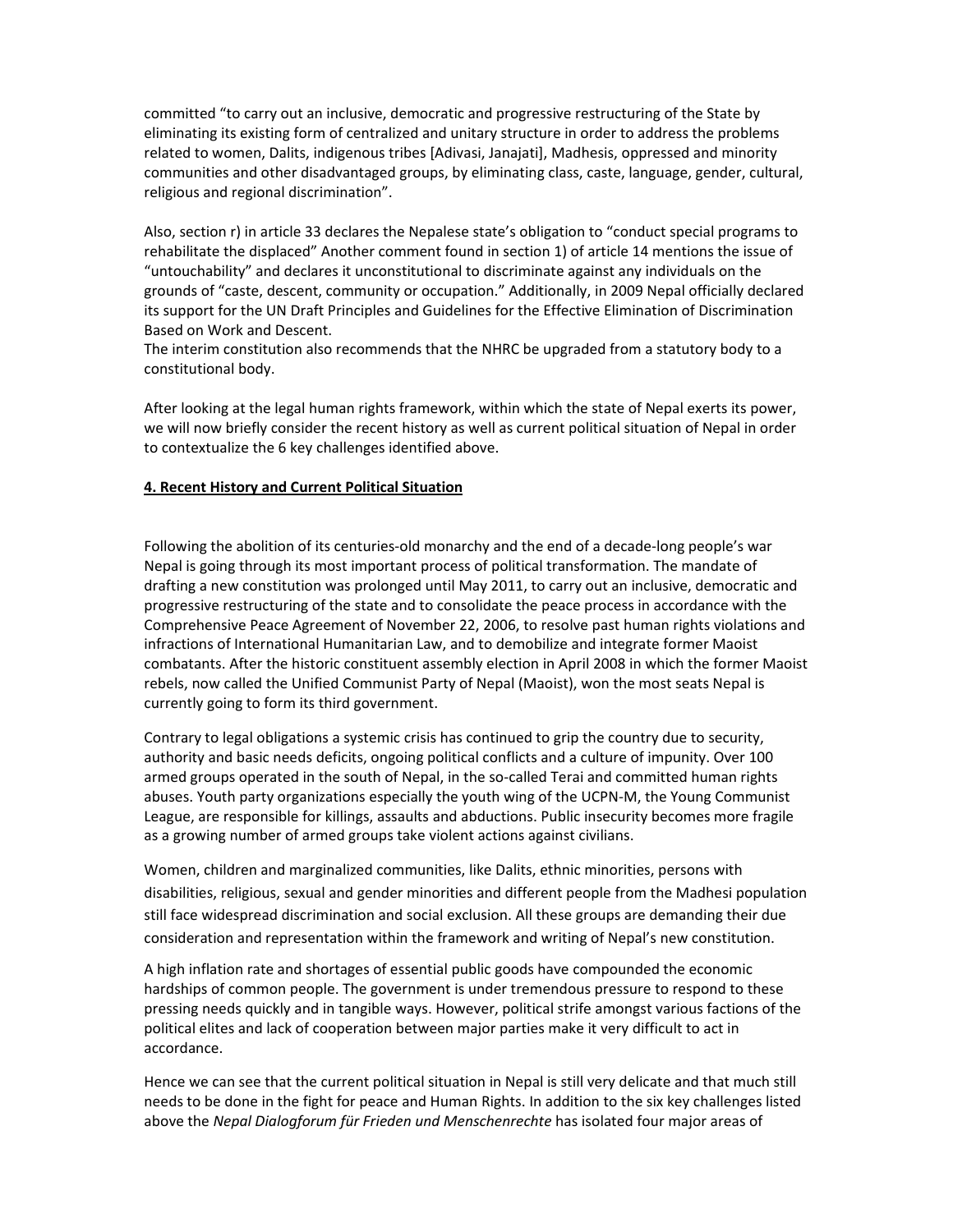human rights violations in the state of Nepal, namely impunity, the inclusion of women, Dalits and ethnic groups, human rights defenders and the human right to food.

## **5. Human Rights Violations**

## **5.1. Nepal's Institutional Human Rights Challenges**

# 5.1.1. Impunity

It is a major concern that the Nepalese Government has not yet taken any step to address the persisting problem of impunity in the country. No case for a perpetrator of human rights abuses during the armed conflict was tried before a civilian court. Human rights violations after the end of the conflict also continue to go unpunished. Effective administration of justice throughout the country has not been established. The various splinter armed groups benefit from the current lack of law and order in Nepal. In 2009 human rights defenders reported hundreds of killings and abductions by state forces and armed groups. Torture and ill-treatment of detainees is still common in police custody. Excessive and unnecessary use of force by police to dispel political and rights‐based demonstrations has also been reported in 2009.

Efforts to establish a Truth and Reconciliation Commission (TRC) stalled. The **TRC Bill** of 2007 is still pending. Its provisions contradict Nepal's international obligations. These include several shortcomings, among them the proposed commission's lack of independence from political influence, inadequate witness protection, and a proposal to grant it the power to recommend amnesty for serious human rights violations.

Since the June 2007 Supreme Court ruling to establish a **Commission of Inquiry on Disappeared Persons** which corresponds with recognised international standards a draft bill criminalizing enforced disappearance lapsed in June 2009 and no Commission of Inquiry into disappearances was set up and is still pending. The proposed bill failed both to employ a definition of enforced disappearance consistent with international law, and to recognize enforced disappearances as a possible crime against humanity. Both sides – Government and Maoists ‐ of the 2006 ending conflict subjected people to enforced disappearances. According to the ICRC, more than 1300 people remained unaccounted for by the end of 2009.

Despite the claims of the Nepalese Government the National Human Rights Commission (NHRC) seems to be no longer a credible independent institution. There is information that the National Human Rights Institutions are moving to downgrade Nepal's NHRC from a full member to an observer.

Even though Nepal ratified all major human rights treaties in 1990, and even though legal provisions stipulate their adoption as national law, neither torture nor enforced disappearance remained inadequately implemented. Furthermore, several laws grant immunity for army and police personnel from prosecution for human rights violations or excessive use of force.

And there is a lack of political will or pressure from perpetrators. According to Human Rights Watch and Advocacy Forum in October 2009 all political parties have put pressure on the police not to investigate certain cases in order to protect their members. The army integration process is contested, leaving Nepal with two standing armies in barracks and having an impact on the security situation.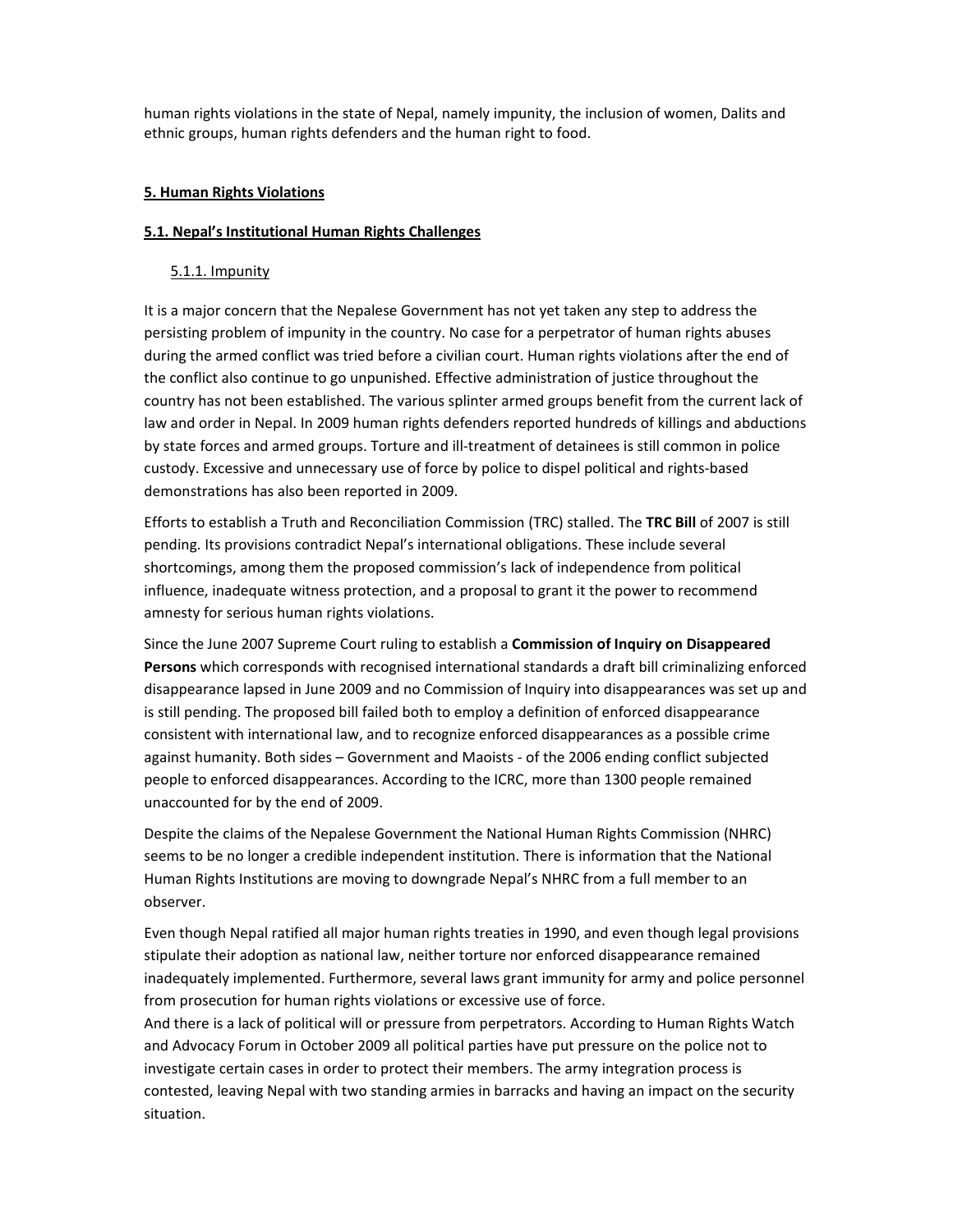Lastly Amnesty International observed in its 2010 report that members of disadvantaged groups such as Dalits still frequently face injustice in cases of caste‐based discrimination, which is punishable by Nepalese laws and a violation of Human Rights within the undersigned framework of ICERD. Deep‐ rooted prejudices, caste‐based nepotism and even atrocities against Dalits, who try to assert their rights, are yet to be met with serious, inclusive and monitored efforts to enforce those laws. Particularly alarming is the continued neglect in the persecution of violations against Dalit women.

# 5.1.2. Inclusion of Women, Ethnic Groups and Dalits

Women are still not adequately involved in decision-making processes regarding the political future of the country. The number of female parliamentarians does not reflect their proportion in the population. Their representation in the Government falls short of the promises made by political leaders of all parties to become more inclusive gender‐wise. On a similar token, the political representation of ethnic groups from different regions and Dalits so far appears to be insufficient, also with a view to their capacity to influence processes. The discrimination of women, ethnic groups and Dalits and their lack of participation in political institutions and decision-making bodies are seen as root causes of the conflict.

In May 2007, the UN Committee on Economic, Social and Cultural Rights (CESR) presented its concluding observations on the second periodic report delivered by the Government of Nepal, stating that the majority of the recommendations contained therein had not been put into practice. The main persistent problems in the country include extreme poverty, food insecurity, gender inequality, human trafficking, high unemployment, domestic violence, and child labor.

# 5.1.3. Human Rights Defenders

Particularly in relation to civil society organisations' efforts to bring perpetrators to justice, the situation of **Human Rights Defenders** (HRDs) is of great concern despite some very important steps that have been taken to put into practice the Local Implementation Strategy for Nepal drafted on the basis of the European Union Guidelines on Human Rights Defenders. Information provided by HRDs indicate an involvement of high‐ranking military officials in threats and intimidations. Likewise, threats against victims and their families who have dared to take legal action are reportedly very common. Publishers, media workers and journalists, who write about sensitive issues like impunity or corruption, live risky furthermore. The NGO Federation of Nepalese Journalists registered in the first six months of 2009 more than 100 cases of physical attacks, threats and harassment against journalists and it receives fresh complaints every week. Because of uncertain lines of power and accountability in the country many lawyers and non‐governmental organizations are left without clearly‐mandated governmental bodies with whom to negotiate and demand accountability.

## 5.1.4. The Human Right to Food

Nepal has been facing a severe food crisis. One quarter (six million) of its population is undernourished; half of all children under five suffer from malnutrition and stunting (FAO 2006). 33 out of 75 districts are chronically food insecure according to World Food Programme. As a state party to the International Covenant on Economic, Social and Cultural Rights, under which the human right to food is most firmly enshrined, Nepal is obliged to respect, protect and fulfil the right to food for all its citizens.

More than 80 % of all working adults in Nepal depend on agriculture for their survival. However, in a growing number of districts about half of the people involved in farming, agricultural labour, share‐ cropping and rural service delivery are hungry. Food insecurity is pervasive in both food surplus and food deficit districts. Hunger and malnutrition in Nepal is prevailing largely due to lack of proper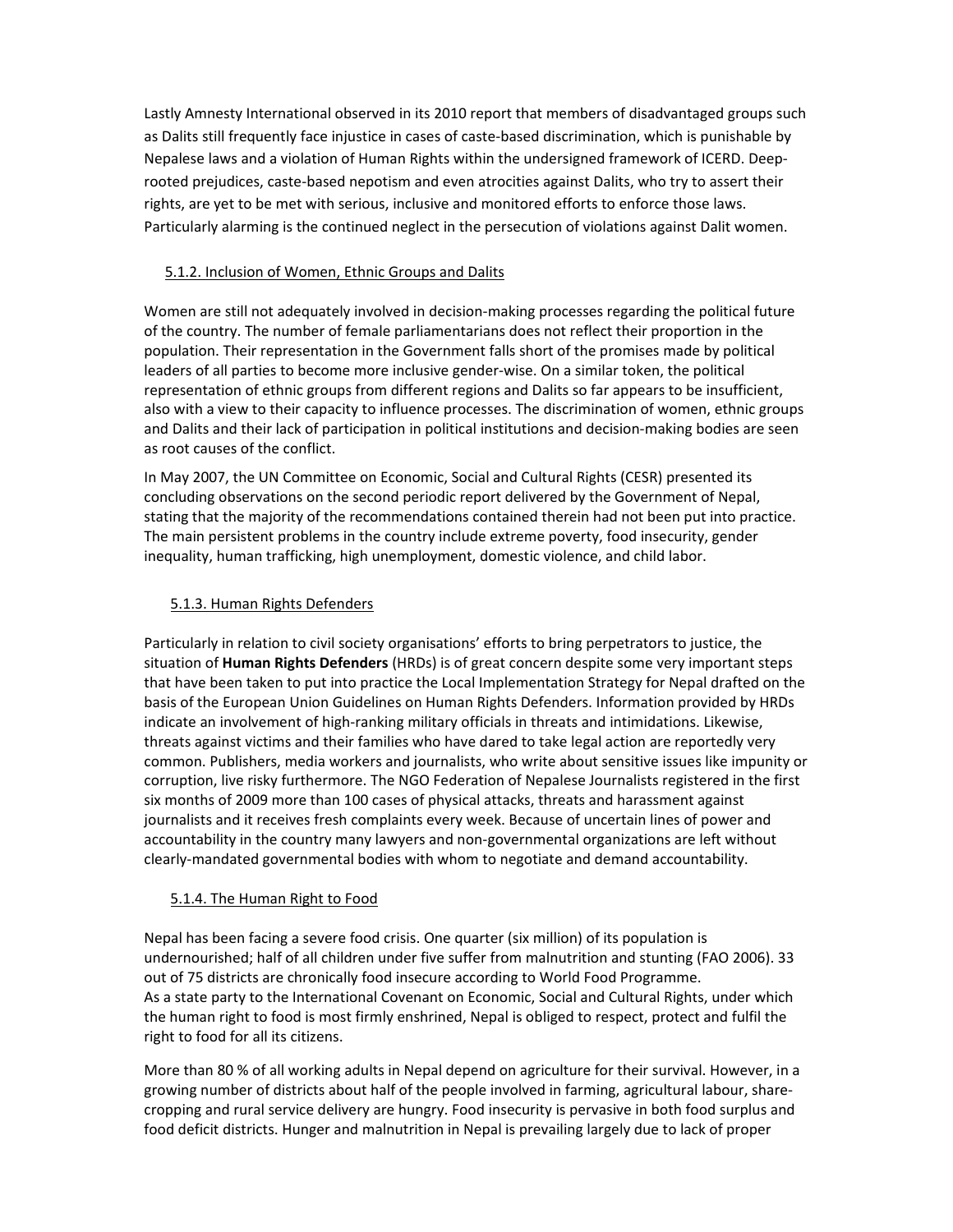distribution of resources, and missing assertion of rights. Most affected are primarily women and children, indigenous people, Dalits, Muslims, (ex)bonded labourers, people living with HIV/AIDS.

Positive initiatives by the government are the inclusion of food sovereignty and the integration of land reform provisions into the interim constitution, as well as community forestry and protected area buffer zones management. However, government strategies to address hunger are not comprehensive. Lack of coordination between the capital, regions and districts is worsening the situation. Below are a number of examples:

- ‐ non‐implementation of genuine land reform
- ‐ Agricultural policy focuses on production and commercialisation, but not on accessibility and distribution
- ‐ Relief measures for disasters lack sustainable resettlement plans
- ‐ Food distribution often does not reach to the most vulnerable, and lacks proper transparency, accountability, and monitoring.

# **6. Recommendations:**

In order to improve the situation in Nepal with regards to Human Rights, the *Nepal Dialogforum für Frieden und Menschenrechte* proposes the following policy changes to the government of Nepal:

- ‐ proceed, in an inclusive and transparent manner, with the drafting of a new constitution that takes into account fundamental rights and liberties of all Nepalese citizens, regardless of gender, caste or their ethnic, religious or regional origin;
- implement fully and without any reservation all obligations enshrined in the Comprehensive Peace Agreement (CPA), thereby ensuring the inclusive and non-partisan participation of civil society;
- adopt a national policy and legislative framework for the eradication of hunger and realization of the human right to food in Nepal including monitoring and evaluation mechanisms;
- ‐ give attention to the concluding observations of the CESCR and create an inter‐departmental working group to implement its recommendations;
- ‐ give attention to the concluding observations of the CERD and to implement its recommendations as well as the UN Draft Principles and Guidelines for the Effective Elimination of Discrimination Based on Work and Descent;
- ‐ create procedures for reporting and facilitating access to effective remedies to communities and groups displaced through conflict, natural disasters, wildlife preserves, freed bonded labor, infrastructure development, either judicial or administrative;
- ‐ implement genuine land reform, by formulating an integrated land policy, quicken the pace of land reform and identify and restore traditional land rights of indigenous peoples;
- enforce labor rights, e.g. enforce minimum wage legislation with special attention to disparity between men and women as well as traditionally disadvantaged groups like the Dalits;
- support the creation of inclusive local level complaint centers across Nepal to facilitate community reporting and access to legal aid for the poor and marginalized groups; and provide training for officials, judges and lawyers in the application of political, civil, economic, social and cultural rights as well as public human rights education;
- ‐ improve targeting policies and practices, ensure the proper identification of vulnerable groups, and develop a procedure to facilitate and monitor the delivery of special programs to them;